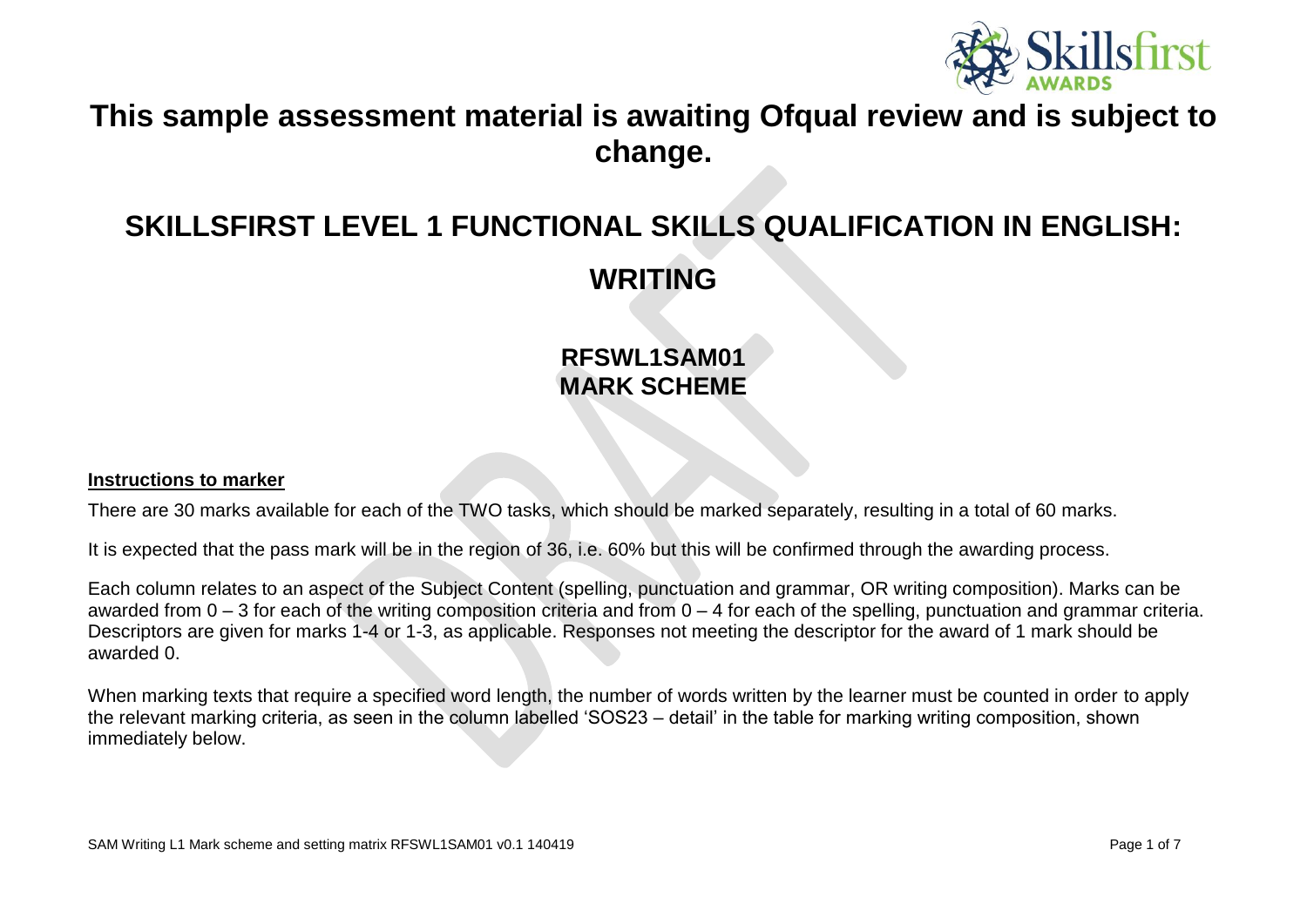

|                           | Writing Composition (total marks available 18, 60%)                                                                                                                              |                                                                                                                                                                                                                                                                                                                     |                                                                                              |                                                                                                                                                                          |                                                                                                |                                                                                                                                                                       |
|---------------------------|----------------------------------------------------------------------------------------------------------------------------------------------------------------------------------|---------------------------------------------------------------------------------------------------------------------------------------------------------------------------------------------------------------------------------------------------------------------------------------------------------------------|----------------------------------------------------------------------------------------------|--------------------------------------------------------------------------------------------------------------------------------------------------------------------------|------------------------------------------------------------------------------------------------|-----------------------------------------------------------------------------------------------------------------------------------------------------------------------|
| <b>Marks</b><br>available | SOS22 - clarity<br>Communicate<br>information, ideas<br>and opinions<br>clearly, coherently<br>and accurately                                                                    | SOS23 - detail<br>Write text of an<br>appropriate level of<br>detail and of<br>appropriate length<br>to meet the needs<br>of purpose and<br>audience                                                                                                                                                                | SOS24a - format<br>Use format and<br>structure<br>appropriate for<br>audience and<br>purpose | SOS24b - language<br><b>Use language</b><br>appropriate for<br>audience and<br>purpose                                                                                   | $SOS25a -$<br>sentences<br><b>Write consistently</b><br>and accurately in<br>complex sentences | SOS25b-<br>paragraphs<br>Use paragraphs<br>where appropriate                                                                                                          |
| 3                         | The response is<br>clear throughout with<br>no ambiguity<br>present.                                                                                                             | There is sufficient<br>detail to fully meet<br>the needs of purpose<br>and audience.<br>The response<br>considers all aspects<br>of the question and<br>addresses any bullet<br>point guidance given.<br>Where a word count<br>is given in the task,<br>the length of the<br>response is within<br>this word count. | See Appendix 1.                                                                              | The response uses<br>appropriate language<br>which is fully suited<br>to the audience and<br>purpose specified in<br>the question                                        | The response<br>includes complex<br>sentences<br>consistently and<br>accurately.               | The response has<br>used paragraphs<br>appropriately<br>throughout.<br>These have been<br>clearly indicated<br>through the use of<br>line spaces or<br>indentation.   |
| $\overline{2}$            | The response is<br>mostly clear and<br>would be understood<br>by those reading it.<br>However, there may<br>be occasional<br>ambiguity or slight<br>loss of meaning /<br>clarity | There is sufficient<br>detail to meet the<br>needs of purpose<br>and audience,<br>although some non-<br>essential detail may<br>have been omitted.<br>Where a word count                                                                                                                                            | See Appendix 1.                                                                              | The response uses<br>mostly appropriate<br>language which<br>would be acceptable<br>to the audience<br>specified in the<br>question and is<br>mostly fit for<br>purpose. | The response<br>includes some<br>accurate complex<br>sentences.                                | There is an attempt<br>at dividing content<br>into appropriate<br>paragraphs<br>These have been<br>indicated most of the<br>time through the use<br>of line spaces or |

SAM Writing L1 Mark scheme and setting matrix RFSWL1SAM01 v0.1 140419 Page 2 of 7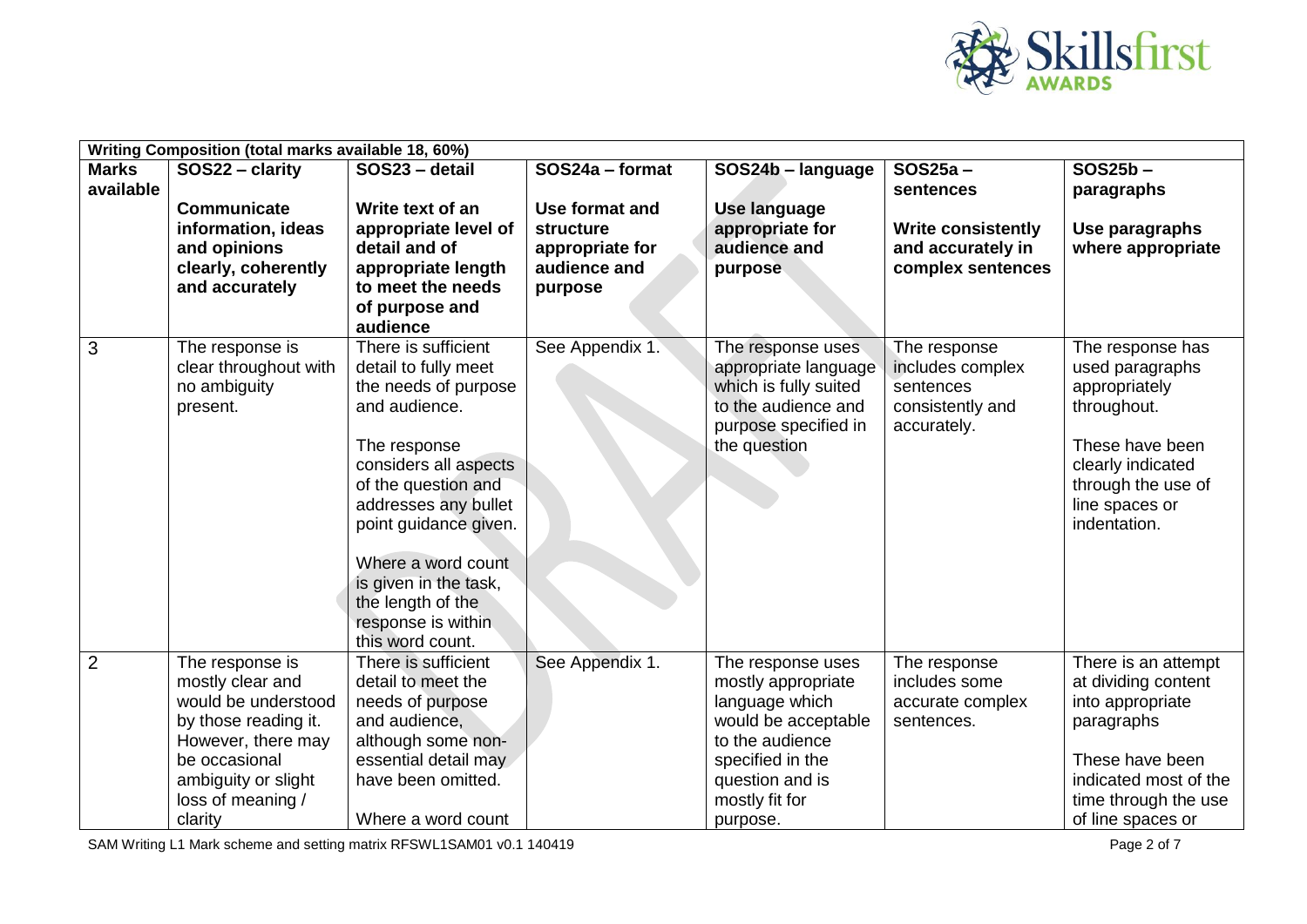

|                |                          | is given in the task,  |                      |                       |                         | indentation.        |
|----------------|--------------------------|------------------------|----------------------|-----------------------|-------------------------|---------------------|
|                |                          | the length of the      |                      |                       |                         |                     |
|                |                          | response is within 20  |                      |                       |                         |                     |
|                |                          | words of this word     |                      |                       |                         |                     |
|                |                          | count.                 |                      |                       |                         |                     |
|                | The response has         | There is an attempt    | See Appendix 1.      | The response          | There is an attempt     | There is an attempt |
|                | occasional clarity but   | to include relevant    |                      | includes some         | at writing at least one | to put related text |
|                | overall lacks            | detail but there is    |                      | appropriate           | complex sentence.       | together in         |
|                | sufficient clarity to be | insufficient detail to |                      | language, but also    |                         | paragraphs /        |
|                | functional.              | meet the needs of      |                      | some which is not     |                         | sections.           |
|                |                          | purpose and/or         |                      | appropriate for the   |                         |                     |
|                |                          | audience.              |                      | audience specified or |                         | These might not be  |
|                |                          |                        |                      | the purpose.          |                         | clearly shown       |
|                |                          | Where a word count     |                      |                       |                         | through the use of  |
|                |                          | is given in the task,  |                      | The language used     |                         | line spaces or      |
|                |                          | the length of the      |                      | should not offend the |                         | indentation but can |
|                |                          | response is more       |                      | audience.             |                         | be identified by    |
|                |                          | than 50 words above    |                      |                       |                         | starting a new line |
|                |                          | or below this word     |                      |                       |                         |                     |
|                |                          | count.                 |                      |                       |                         |                     |
| $\overline{0}$ |                          |                        |                      |                       |                         |                     |
|                | The response lacks       | The response lacks     | There is no attempt  | The language used     | There is no attempt     | There is no attempt |
|                | clarity to the extent    | any relevant detail.   | at formatting or the | is inappropriate      | at using complex        | to use paragraphs.  |
|                | that it does not make    |                        | wrong format has     | throughout.           | sentences               |                     |
|                | sense.                   |                        | been used.           |                       |                         |                     |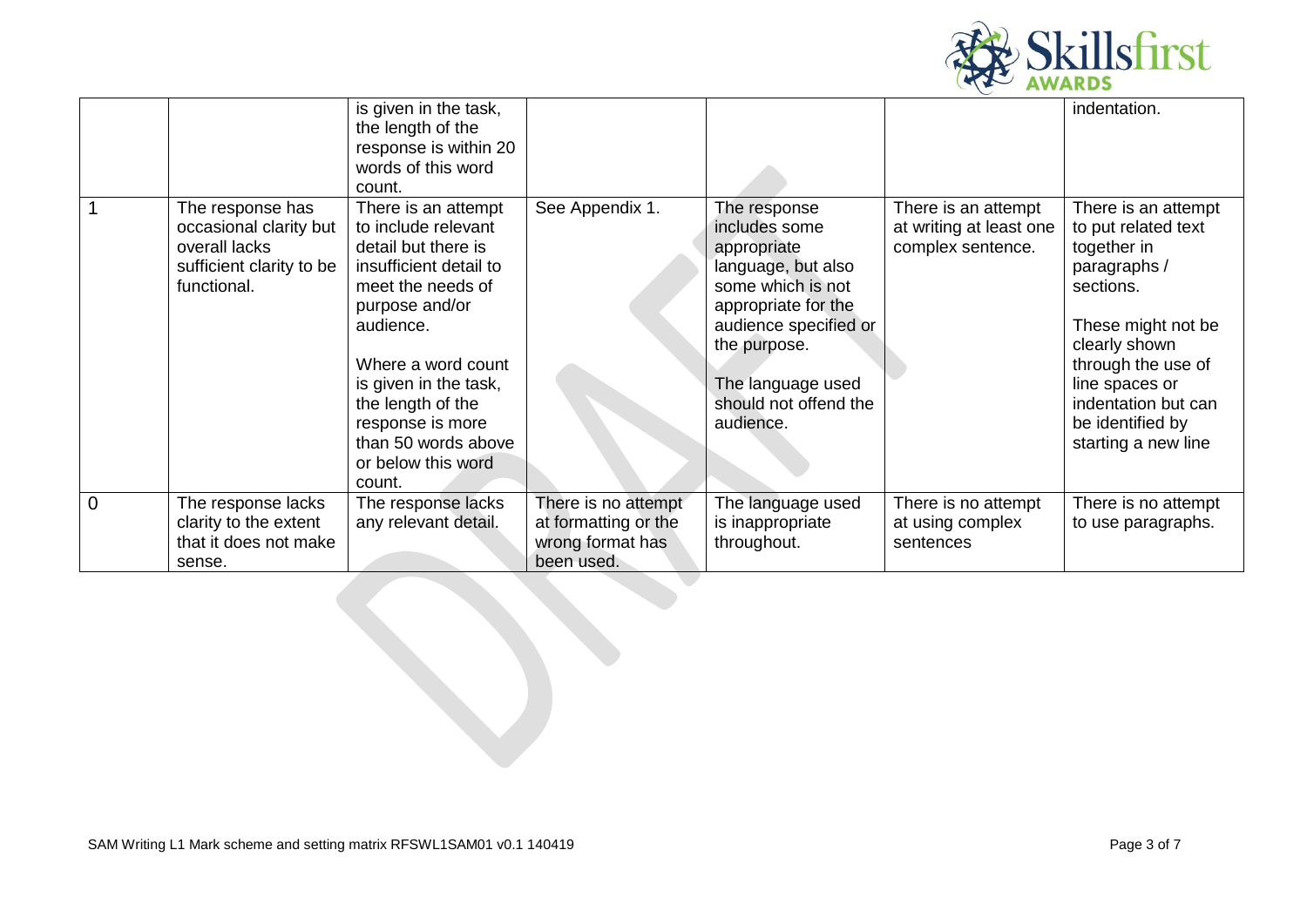

| Spelling, punctuation & grammar (total marks available 12 (40%) |                                                                                                                                                                                                                                                                               |                                                                                                                                                                                                                                                                                                           |                                                                                                                                                                                                                                                                     |  |  |
|-----------------------------------------------------------------|-------------------------------------------------------------------------------------------------------------------------------------------------------------------------------------------------------------------------------------------------------------------------------|-----------------------------------------------------------------------------------------------------------------------------------------------------------------------------------------------------------------------------------------------------------------------------------------------------------|---------------------------------------------------------------------------------------------------------------------------------------------------------------------------------------------------------------------------------------------------------------------|--|--|
| <b>Mark</b>                                                     | <b>SOS21</b>                                                                                                                                                                                                                                                                  | <b>SOS19</b>                                                                                                                                                                                                                                                                                              | <b>SOS20</b>                                                                                                                                                                                                                                                        |  |  |
|                                                                 | Spell words used most often in work, study<br>and daily life including specialist words                                                                                                                                                                                       | Use a range of punctuation correctly                                                                                                                                                                                                                                                                      | Use correct grammar                                                                                                                                                                                                                                                 |  |  |
| $\overline{4}$                                                  | Spelling of most frequently used words is<br>accurate throughout, including specialist words.<br>Candidate has used a wide range of words used<br>in work, study and daily life, including a range of<br>specialist words<br>Any errors stand out as untypical one-off slips. | Punctuation is accurate throughout.<br>Candidate has used a range of punctuation (eg full<br>stops, question marks, commas, possessive<br>apostrophes)<br>Any errors stand out as untypical one-off slips.                                                                                                | Grammar is accurate throughout.<br>Candidate has used correct grammar<br>throughout (eg subject-verb agreement,<br>consistent use of different tenses, definite and<br>indefinite articles).<br>Any errors stand out as untypical one-off slips.                    |  |  |
| 3                                                               | Spelling of straightforward words is mostly<br>accurate, although there may be some errors in<br>complex and irregularly spelled words.<br>Candidate has used a reasonable range of<br>words to suit the task.<br>There may be occasional repeated errors.                    | Punctuation is mostly accurate.<br>Candidate has made some attempt to use more<br>complex punctuation (eg commas, possessive<br>apostrophes), although there, although there may<br>be errors.<br>There are few or no errors in sentence separation<br>or the use of upper case for the personal pronoun. | Grammar is mostly accurate.<br>Candidate has made some attempt to ensure<br>subject-verb agreement is mostly accurate and<br>has usually used definite and indefinite articles<br>where needed.                                                                     |  |  |
| $\overline{2}$                                                  | Spelling of most simple straightforward words is<br>accurate throughout, although there may be<br>some repeated errors.                                                                                                                                                       | Punctuation at the beginning and end of sentences<br>is mostly accurate.<br>There is little or no attempt to use more complex<br>punctuation or any used is frequently wrong.<br>Any errors in the use of upper case for the personal<br>pronoun or names stand out as one off slips.                     | Basic grammar is mostly correct eg the<br>formation of the present tense and subject-verb<br>agreement of straightforward simple nouns.<br>There is an attempt to use articles correctly but<br>there might be errors, inconsistencies and<br>occasional omissions. |  |  |
|                                                                 | Some simple everyday words are correctly<br>spelled.                                                                                                                                                                                                                          | The punctuation of some simple sentences is<br>correct.                                                                                                                                                                                                                                                   | Some grammar is correct but there are frequent<br>errors or omissions.                                                                                                                                                                                              |  |  |
| $\theta$                                                        | Spelling of even simple straightforward words is<br>mostly inaccurate and affects the meaning of the<br>text significantly.                                                                                                                                                   | Even basic punctuation is mostly inaccurate and<br>affects the meaning of the text significantly.                                                                                                                                                                                                         | Even basic grammar is mostly inaccurate and<br>affects the meaning of the text significantly.                                                                                                                                                                       |  |  |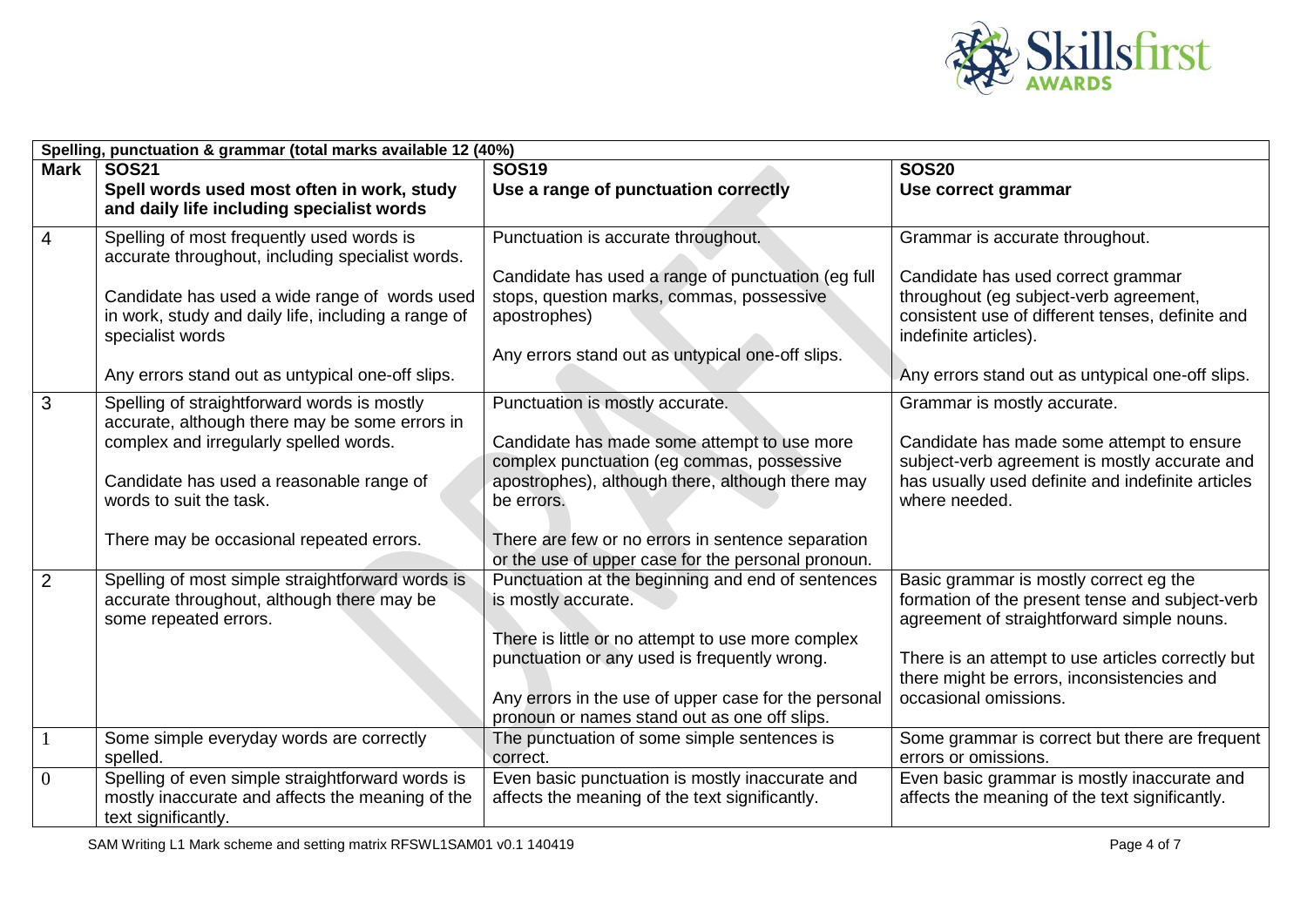

### **Functional Skills English Writing Level 1**

#### **Setting Matrix Paper code: RFSWL1SAM01**

| <b>Learning Aims and</b><br><b>Outcomes</b>                                                                                   | <b>Scope of Study</b>                                                                                                                                                                                                                                                                                                                                                                                                                                                                                                                                                                                                                                                                                                                                                                                                                                                    | <b>Question / task</b><br>$numbers -$<br>coverage and<br>range | <b>Assessment</b><br>weighting | <b>Questions</b><br>and marks<br>allocated to<br>coverage and<br>range |
|-------------------------------------------------------------------------------------------------------------------------------|--------------------------------------------------------------------------------------------------------------------------------------------------------------------------------------------------------------------------------------------------------------------------------------------------------------------------------------------------------------------------------------------------------------------------------------------------------------------------------------------------------------------------------------------------------------------------------------------------------------------------------------------------------------------------------------------------------------------------------------------------------------------------------------------------------------------------------------------------------------------------|----------------------------------------------------------------|--------------------------------|------------------------------------------------------------------------|
| Write texts of varying<br>complexity, with<br>accuracy, effectiveness<br>and correct spelling,<br>punctuation and<br>grammar. | <b>Writing Composition</b><br>22. Communicate information, ideas and opinions clearly, coherently and<br>accurately<br>23. Write text of an appropriate level of detail and of appropriate length<br>(including where this is specified) to meet the needs of purpose and audience.<br>24. Use format, structure and language appropriate for audience and purpose.<br>25. Write consistently and accurately in complex sentences, using paragraphs<br>where appropriate.<br>Spelling, punctuation and grammar<br>19. Use a range of punctuation correctly (eg full stops, question marks,<br>exclamation marks, commas, possessive apostrophes).<br>20. Use correct grammar (eg subject-verb agreement, consistent use of<br>tenses, definite and indefinite articles)<br>22. Spell words used most often in work, study and daily life,, including<br>specialist words | All tasks                                                      | 60%<br>40%                     | All tasks                                                              |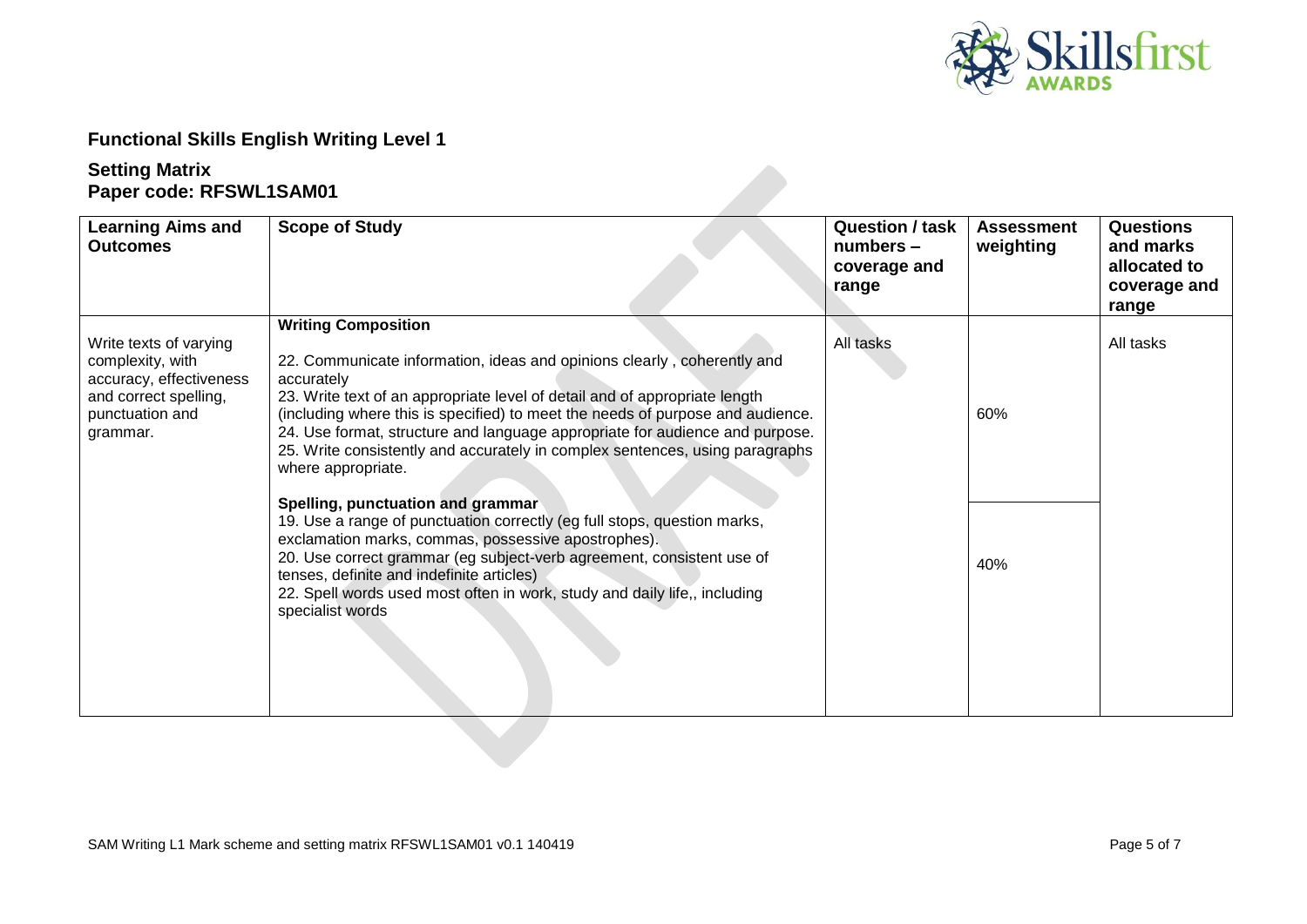

### **Appendix 1** – **Format**

| <b>Format Required</b> | <b>Letter</b>                                                                                                                                                                           | <b>Formal Report</b>                                                                                                                                                                                                                         | <b>Newspaper Article</b>                                                       | <b>Email</b>                                                                                                                                  |
|------------------------|-----------------------------------------------------------------------------------------------------------------------------------------------------------------------------------------|----------------------------------------------------------------------------------------------------------------------------------------------------------------------------------------------------------------------------------------------|--------------------------------------------------------------------------------|-----------------------------------------------------------------------------------------------------------------------------------------------|
| 3 marks                | Sender's address (with or<br>$\bullet$<br>without name above)<br>Recipient address<br>$\bullet$<br>Date<br>$\bullet$<br>Salutation & acceptable<br>close followed by name of<br>sender. | Appropriate title<br>$\bullet$<br>Appropriate sub-heading<br>$\bullet$<br>and any two of the following<br>formatting features<br>Additional sub-headings<br>$\bullet$<br>Numbered sections<br>$\bullet$<br><b>Bullet points</b><br>$\bullet$ | Appropriate title<br>$\bullet$<br>Strapline or sub-heading<br>ø<br>Attribution | To (name or email<br>$\bullet$<br>address)<br>Subject<br>$\bullet$<br>Salutation and close<br>$\bullet$<br>Name of sender at end<br>$\bullet$ |
| 2 marks                | Sender's address (with or<br>$\bullet$<br>without name above) and<br>any one of the following                                                                                           | Progressive indentation<br>$\bullet$<br><b>Title</b><br>$\bullet$<br>and any one of the following                                                                                                                                            | <b>Title</b><br>$\bullet$<br>and any one of the following                      | To (name or email<br>$\bullet$<br>address)<br>and any one of the following                                                                    |
|                        | formatting features<br>Recipient address<br>Date<br>$\bullet$<br>Salutation & acceptable<br>close followed by name of<br>sender                                                         | formatting features<br>Sub-heading<br>$\bullet$<br>Numbered sections<br>$\bullet$<br><b>Bullet points</b><br>$\bullet$<br>Progressive indentation<br>$\bullet$                                                                               | formatting features<br>Strapline<br>Attribution<br>$\bullet$<br>Sub-heading(s) | formatting features<br>Subject<br>$\bullet$<br>Salutation and close<br>$\bullet$<br>Name of sender at end                                     |
| 1 mark                 | Sender's address (with or<br>$\bullet$<br>without name) only                                                                                                                            | Title<br>$\bullet$                                                                                                                                                                                                                           | Title<br>$\bullet$                                                             | To (email address or<br>$\bullet$<br>name)                                                                                                    |
| 0 marks                | No attempt at formatting or<br>incorrect format used or no<br>sender's address (with or<br>without name).                                                                               | No attempt at formatting or<br>incorrect format used or no title.                                                                                                                                                                            | No attempt at formatting or<br>incorrect format used or no<br>title.           | No attempt at formatting or<br>incorrect format used or no<br>inclusion of who the email is<br>to.                                            |
|                        |                                                                                                                                                                                         |                                                                                                                                                                                                                                              |                                                                                |                                                                                                                                               |